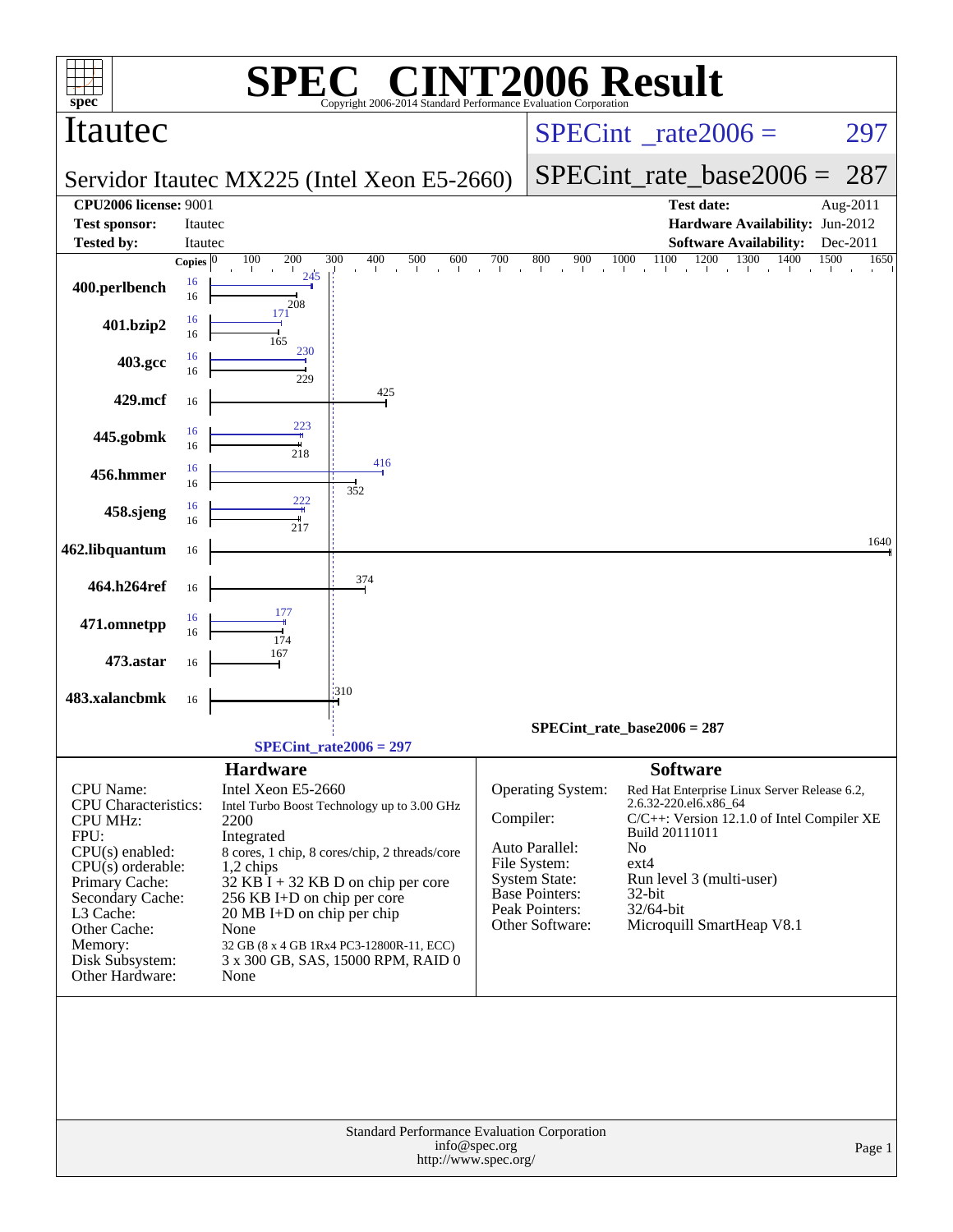

### Itautec

### SPECint rate $2006 = 297$

Servidor Itautec MX225 (Intel Xeon E5-2660)

[SPECint\\_rate\\_base2006 =](http://www.spec.org/auto/cpu2006/Docs/result-fields.html#SPECintratebase2006) 287

**[CPU2006 license:](http://www.spec.org/auto/cpu2006/Docs/result-fields.html#CPU2006license)** 9001 **[Test date:](http://www.spec.org/auto/cpu2006/Docs/result-fields.html#Testdate)** Aug-2011

**[Test sponsor:](http://www.spec.org/auto/cpu2006/Docs/result-fields.html#Testsponsor)** Itautec **[Hardware Availability:](http://www.spec.org/auto/cpu2006/Docs/result-fields.html#HardwareAvailability)** Jun-2012 **[Tested by:](http://www.spec.org/auto/cpu2006/Docs/result-fields.html#Testedby)** Itautec **Italien Contract Contract Contract Contract Contract Contract Contract Contract Contract Contract Contract Contract Contract Contract Contract Contract Contract Contract Contract Contract Contract Con** 

#### **[Results Table](http://www.spec.org/auto/cpu2006/Docs/result-fields.html#ResultsTable)**

|                                                                                                          | <b>Base</b>   |                |              |                |       |                |            | <b>Peak</b>   |                |              |                |              |                |              |
|----------------------------------------------------------------------------------------------------------|---------------|----------------|--------------|----------------|-------|----------------|------------|---------------|----------------|--------------|----------------|--------------|----------------|--------------|
| <b>Benchmark</b>                                                                                         | <b>Copies</b> | <b>Seconds</b> | <b>Ratio</b> | <b>Seconds</b> | Ratio | <b>Seconds</b> | Ratio      | <b>Copies</b> | <b>Seconds</b> | <b>Ratio</b> | <b>Seconds</b> | <b>Ratio</b> | <b>Seconds</b> | <b>Ratio</b> |
| 400.perlbench                                                                                            | 16            | 753            | 208          | 750            | 208   | 750            | 208        | 16            | 632            | 247          | 642            | 243          | 638            | 245          |
| 401.bzip2                                                                                                | 16            | 942            | 164          | 934            | 165   | 935            | <b>165</b> | 16            | 902            | 171          | 901            | 171          | 905            | 171          |
| $403.\mathrm{gcc}$                                                                                       | 16            | 562            | 229          | 559            | 231   | 562            | 229        | 16            | 559            | 230          | 561            | 230          | 557            | 231          |
| $429$ .mcf                                                                                               | 16            | 343            | 426          | 344            | 424   | 344            | 425        | 16            | 343            | 426          | 344            | 424          | 344            | 425          |
| $445$ .gobmk                                                                                             | 16            | 786            | 213          | 769            | 218   | 770            | <b>218</b> | 16            | 770            | 218          | 754            | 223          | 753            | 223          |
| 456.hmmer                                                                                                | 16            | 427            | 350          | 423            | 353   | 425            | 352        | 16            | 358            | 417          | <u>359</u>     | 416          | 360            | 415          |
| $458$ .sjeng                                                                                             | 16            | 912            | 212          | 892            | 217   | 890            | 218        | 16            | 873            | 222          | 854            | 227          | 877            | 221          |
| 462.libquantum                                                                                           | 16            | 202            | 1640         | 202            | 1640  | 202            | 1650       | 16            | 202            | 1640         | 202            | 1640         | 202            | 1650         |
| 464.h264ref                                                                                              | 16            | 948            | 374          | 947            | 374   | 946            | 374        | 16            | 948            | 374          | 947            | 374          | 946            | 374          |
| 471.omnetpp                                                                                              | 16            | 578            | 173          | 573            | 175   | 573            | 174        | 16            | 566            | 177          | 554            | 181          | 564            | <u>177</u>   |
| $473$ . astar                                                                                            | 16            | 675            | 166          | 674            | 167   | 673            | 167        | 16            | 675            | 166          | 674            | 167          | 673            | 167          |
| 483.xalancbmk                                                                                            | 16            | 357            | 309          | 356            | 310   | 356            | <b>310</b> | 16            | 357            | 309          | 356            | 310          | 356            | 310          |
| Results appear in the order in which they were run. Bold underlined text indicates a median measurement. |               |                |              |                |       |                |            |               |                |              |                |              |                |              |

#### **[Submit Notes](http://www.spec.org/auto/cpu2006/Docs/result-fields.html#SubmitNotes)**

The config file option 'submit' was used. numactl was used to bind copies to the cores

#### **[Operating System Notes](http://www.spec.org/auto/cpu2006/Docs/result-fields.html#OperatingSystemNotes)**

 'ulimit -s unlimited' was used to set the stacksize to unlimited prior to run. Large pages were not enabled for this run

#### **[Platform Notes](http://www.spec.org/auto/cpu2006/Docs/result-fields.html#PlatformNotes)**

 Sysinfo program /home/rcaneca/cpu2006/Docs/sysinfo \$Rev: 6775 \$ \$Date:: 2011-08-16 #\$ 8787f7622badcf24e01c368b1db4377c running on itautec.fam5 Fri Aug 19 09:31:40 2011 This section contains SUT (System Under Test) info as seen by some common utilities. To remove or add to this section, see: <http://www.spec.org/cpu2006/Docs/config.html#sysinfo> From /proc/cpuinfo model name : Genuine Intel(R) CPU @ 2.20GHz 1 "physical id"s (chips) 16 "processors" cores, siblings (Caution: counting these is hw and system dependent. The following excerpts from /proc/cpuinfo might not be reliable. Use with caution.) cpu cores : 8 siblings : 16 Continued on next page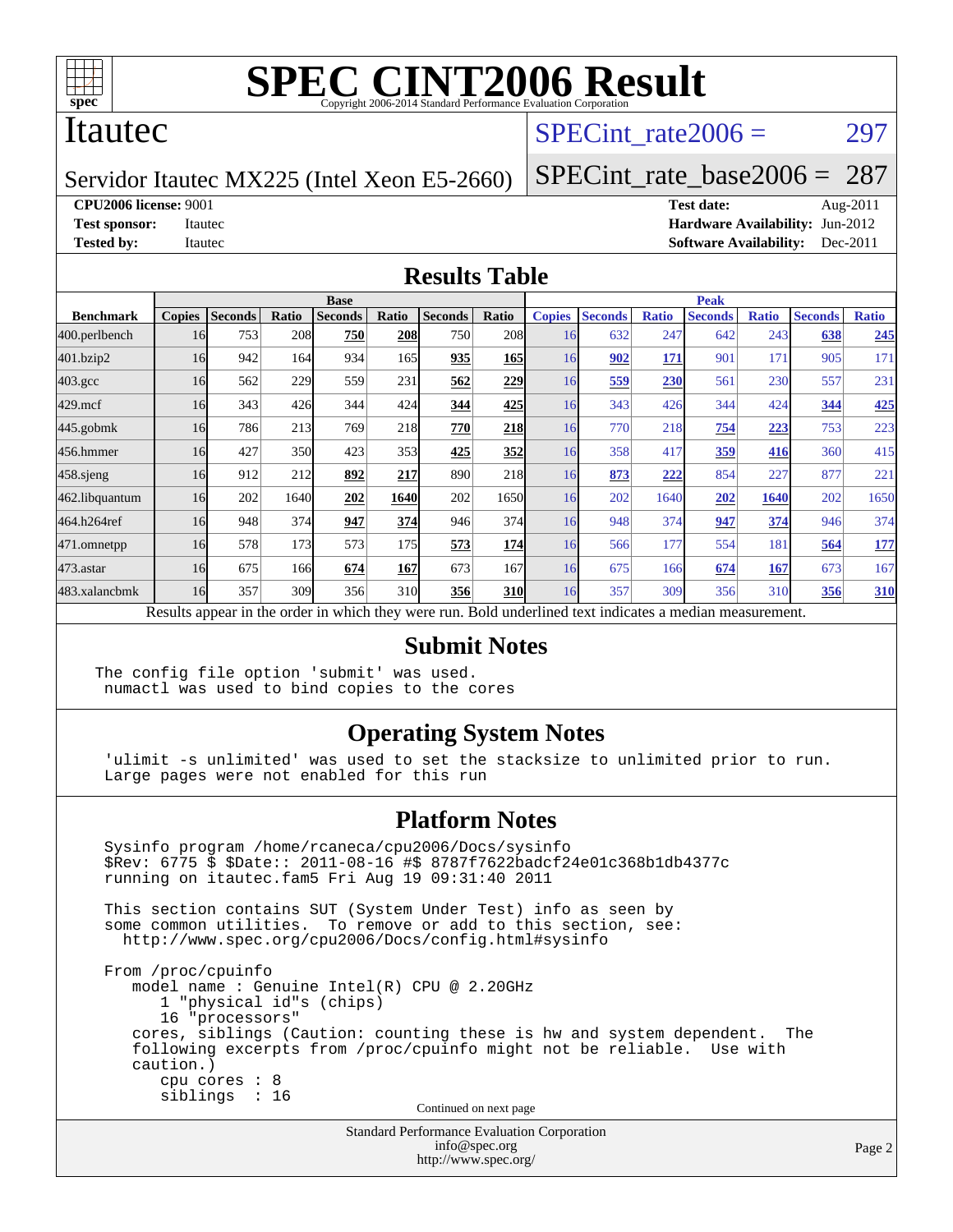

#### Itautec

SPECint rate $2006 = 297$ 

Servidor Itautec MX225 (Intel Xeon E5-2660)

[SPECint\\_rate\\_base2006 =](http://www.spec.org/auto/cpu2006/Docs/result-fields.html#SPECintratebase2006) 287

**[CPU2006 license:](http://www.spec.org/auto/cpu2006/Docs/result-fields.html#CPU2006license)** 9001 **[Test date:](http://www.spec.org/auto/cpu2006/Docs/result-fields.html#Testdate)** Aug-2011 **[Test sponsor:](http://www.spec.org/auto/cpu2006/Docs/result-fields.html#Testsponsor)** Itautec **[Hardware Availability:](http://www.spec.org/auto/cpu2006/Docs/result-fields.html#HardwareAvailability)** Jun-2012 **[Tested by:](http://www.spec.org/auto/cpu2006/Docs/result-fields.html#Testedby)** Itautec **Italien Contract Contract Contract Contract Contract Contract Contract Contract Contract Contract Contract Contract Contract Contract Contract Contract Contract Contract Contract Contract Contract Con** 

#### **[Platform Notes \(Continued\)](http://www.spec.org/auto/cpu2006/Docs/result-fields.html#PlatformNotes)**

 physical 0: cores 0 1 2 3 4 5 6 7 cache size : 20480 KB From /proc/meminfo MemTotal: 32824916 kB HugePages\_Total: 0 Hugepagesize: 2048 kB /usr/bin/lsb\_release -d Red Hat Enterprise Linux Server release 6.2 (Santiago) From /etc/\*release\* /etc/\*version\* redhat-release: Red Hat Enterprise Linux Server release 6.2 (Santiago) system-release: Red Hat Enterprise Linux Server release 6.2 (Santiago) system-release-cpe: cpe:/o:redhat:enterprise\_linux:6server:ga:server uname -a: Linux itautec.fam5 2.6.32-220.el6.x86\_64 #1 SMP Wed Nov 9 08:03:13 EST 2011 x86\_64 x86\_64 x86\_64 GNU/Linux run-level 3 Aug 17 17:57 SPEC is set to: /home/rcaneca/cpu2006 Filesystem Type Size Used Avail Use% Mounted on

(End of data from sysinfo program)

/dev/mapper/vg\_itautec-lv\_home

#### **[General Notes](http://www.spec.org/auto/cpu2006/Docs/result-fields.html#GeneralNotes)**

710G 1.9G 672G 1% / home

 This result was measured on the Servidor Itautec MX225. The Servidor Itautec MX215 and the Servidor Itautec MX225 are electronically equivalent.

### **[Base Compiler Invocation](http://www.spec.org/auto/cpu2006/Docs/result-fields.html#BaseCompilerInvocation)**

[C benchmarks](http://www.spec.org/auto/cpu2006/Docs/result-fields.html#Cbenchmarks): [icc -m32](http://www.spec.org/cpu2006/results/res2012q3/cpu2006-20120820-24261.flags.html#user_CCbase_intel_icc_5ff4a39e364c98233615fdd38438c6f2)

[C++ benchmarks:](http://www.spec.org/auto/cpu2006/Docs/result-fields.html#CXXbenchmarks) [icpc -m32](http://www.spec.org/cpu2006/results/res2012q3/cpu2006-20120820-24261.flags.html#user_CXXbase_intel_icpc_4e5a5ef1a53fd332b3c49e69c3330699)

### **[Base Portability Flags](http://www.spec.org/auto/cpu2006/Docs/result-fields.html#BasePortabilityFlags)**

400.perlbench: [-DSPEC\\_CPU\\_LINUX\\_IA32](http://www.spec.org/cpu2006/results/res2012q3/cpu2006-20120820-24261.flags.html#b400.perlbench_baseCPORTABILITY_DSPEC_CPU_LINUX_IA32)

Continued on next page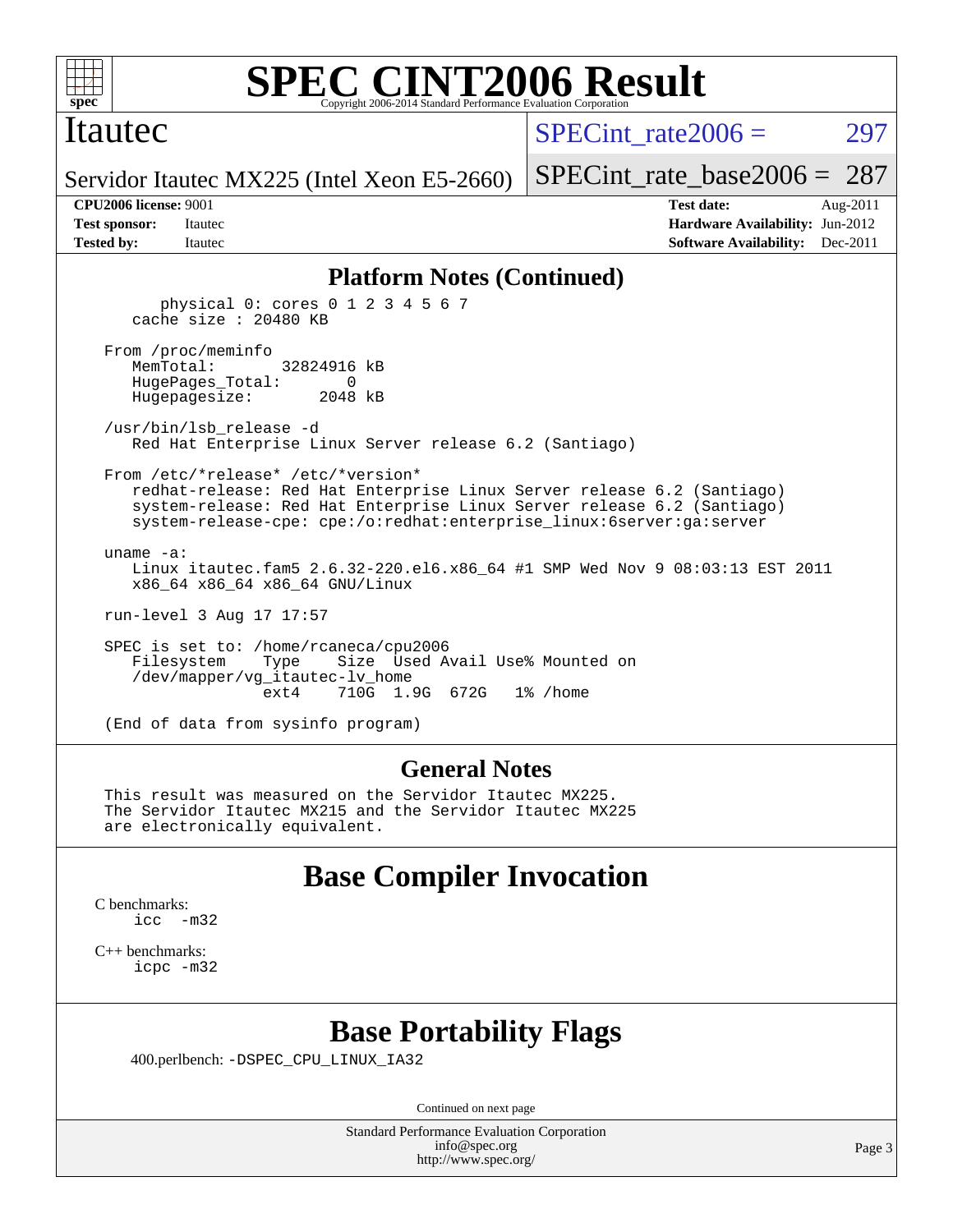

#### Itautec

SPECint rate $2006 = 297$ 

Servidor Itautec MX225 (Intel Xeon E5-2660)

[SPECint\\_rate\\_base2006 =](http://www.spec.org/auto/cpu2006/Docs/result-fields.html#SPECintratebase2006) 287

**[CPU2006 license:](http://www.spec.org/auto/cpu2006/Docs/result-fields.html#CPU2006license)** 9001 **[Test date:](http://www.spec.org/auto/cpu2006/Docs/result-fields.html#Testdate)** Aug-2011 **[Test sponsor:](http://www.spec.org/auto/cpu2006/Docs/result-fields.html#Testsponsor)** Itautec **[Hardware Availability:](http://www.spec.org/auto/cpu2006/Docs/result-fields.html#HardwareAvailability)** Jun-2012 **[Tested by:](http://www.spec.org/auto/cpu2006/Docs/result-fields.html#Testedby)** Itautec **Italien Contract Contract Contract Contract Contract Contract Contract Contract Contract Contract Contract Contract Contract Contract Contract Contract Contract Contract Contract Contract Contract Con** 

## **[Base Portability Flags \(Continued\)](http://www.spec.org/auto/cpu2006/Docs/result-fields.html#BasePortabilityFlags)**

 462.libquantum: [-DSPEC\\_CPU\\_LINUX](http://www.spec.org/cpu2006/results/res2012q3/cpu2006-20120820-24261.flags.html#b462.libquantum_baseCPORTABILITY_DSPEC_CPU_LINUX) 483.xalancbmk: [-DSPEC\\_CPU\\_LINUX](http://www.spec.org/cpu2006/results/res2012q3/cpu2006-20120820-24261.flags.html#b483.xalancbmk_baseCXXPORTABILITY_DSPEC_CPU_LINUX)

**[Base Optimization Flags](http://www.spec.org/auto/cpu2006/Docs/result-fields.html#BaseOptimizationFlags)**

[C benchmarks](http://www.spec.org/auto/cpu2006/Docs/result-fields.html#Cbenchmarks):

[-xSSE4.2](http://www.spec.org/cpu2006/results/res2012q3/cpu2006-20120820-24261.flags.html#user_CCbase_f-xSSE42_f91528193cf0b216347adb8b939d4107) [-ipo](http://www.spec.org/cpu2006/results/res2012q3/cpu2006-20120820-24261.flags.html#user_CCbase_f-ipo) [-O3](http://www.spec.org/cpu2006/results/res2012q3/cpu2006-20120820-24261.flags.html#user_CCbase_f-O3) [-no-prec-div](http://www.spec.org/cpu2006/results/res2012q3/cpu2006-20120820-24261.flags.html#user_CCbase_f-no-prec-div) [-opt-prefetch](http://www.spec.org/cpu2006/results/res2012q3/cpu2006-20120820-24261.flags.html#user_CCbase_f-opt-prefetch) [-opt-mem-layout-trans=3](http://www.spec.org/cpu2006/results/res2012q3/cpu2006-20120820-24261.flags.html#user_CCbase_f-opt-mem-layout-trans_a7b82ad4bd7abf52556d4961a2ae94d5)

[C++ benchmarks:](http://www.spec.org/auto/cpu2006/Docs/result-fields.html#CXXbenchmarks)

[-xSSE4.2](http://www.spec.org/cpu2006/results/res2012q3/cpu2006-20120820-24261.flags.html#user_CXXbase_f-xSSE42_f91528193cf0b216347adb8b939d4107) [-ipo](http://www.spec.org/cpu2006/results/res2012q3/cpu2006-20120820-24261.flags.html#user_CXXbase_f-ipo) [-O3](http://www.spec.org/cpu2006/results/res2012q3/cpu2006-20120820-24261.flags.html#user_CXXbase_f-O3) [-no-prec-div](http://www.spec.org/cpu2006/results/res2012q3/cpu2006-20120820-24261.flags.html#user_CXXbase_f-no-prec-div) [-opt-prefetch](http://www.spec.org/cpu2006/results/res2012q3/cpu2006-20120820-24261.flags.html#user_CXXbase_f-opt-prefetch) [-opt-mem-layout-trans=3](http://www.spec.org/cpu2006/results/res2012q3/cpu2006-20120820-24261.flags.html#user_CXXbase_f-opt-mem-layout-trans_a7b82ad4bd7abf52556d4961a2ae94d5) [-Wl,-z,muldefs](http://www.spec.org/cpu2006/results/res2012q3/cpu2006-20120820-24261.flags.html#user_CXXbase_link_force_multiple1_74079c344b956b9658436fd1b6dd3a8a) [-L/home/rcaneca/sh/SmartHeap\\_8.1/lib -lsmartheap](http://www.spec.org/cpu2006/results/res2012q3/cpu2006-20120820-24261.flags.html#user_CXXbase_SmartHeap_0f3a9c58980a95eacf4c6b7a458c149d)

## **[Base Other Flags](http://www.spec.org/auto/cpu2006/Docs/result-fields.html#BaseOtherFlags)**

[C benchmarks](http://www.spec.org/auto/cpu2006/Docs/result-fields.html#Cbenchmarks):

403.gcc: [-Dalloca=\\_alloca](http://www.spec.org/cpu2006/results/res2012q3/cpu2006-20120820-24261.flags.html#b403.gcc_baseEXTRA_CFLAGS_Dalloca_be3056838c12de2578596ca5467af7f3)

## **[Peak Compiler Invocation](http://www.spec.org/auto/cpu2006/Docs/result-fields.html#PeakCompilerInvocation)**

[C benchmarks \(except as noted below\)](http://www.spec.org/auto/cpu2006/Docs/result-fields.html#Cbenchmarksexceptasnotedbelow): [icc -m32](http://www.spec.org/cpu2006/results/res2012q3/cpu2006-20120820-24261.flags.html#user_CCpeak_intel_icc_5ff4a39e364c98233615fdd38438c6f2)

400.perlbench: [icc -m64](http://www.spec.org/cpu2006/results/res2012q3/cpu2006-20120820-24261.flags.html#user_peakCCLD400_perlbench_intel_icc_64bit_bda6cc9af1fdbb0edc3795bac97ada53)

401.bzip2: [icc -m64](http://www.spec.org/cpu2006/results/res2012q3/cpu2006-20120820-24261.flags.html#user_peakCCLD401_bzip2_intel_icc_64bit_bda6cc9af1fdbb0edc3795bac97ada53)

456.hmmer: [icc -m64](http://www.spec.org/cpu2006/results/res2012q3/cpu2006-20120820-24261.flags.html#user_peakCCLD456_hmmer_intel_icc_64bit_bda6cc9af1fdbb0edc3795bac97ada53)

458.sjeng: [icc -m64](http://www.spec.org/cpu2006/results/res2012q3/cpu2006-20120820-24261.flags.html#user_peakCCLD458_sjeng_intel_icc_64bit_bda6cc9af1fdbb0edc3795bac97ada53)

[C++ benchmarks:](http://www.spec.org/auto/cpu2006/Docs/result-fields.html#CXXbenchmarks) [icpc -m32](http://www.spec.org/cpu2006/results/res2012q3/cpu2006-20120820-24261.flags.html#user_CXXpeak_intel_icpc_4e5a5ef1a53fd332b3c49e69c3330699)

## **[Peak Portability Flags](http://www.spec.org/auto/cpu2006/Docs/result-fields.html#PeakPortabilityFlags)**

 400.perlbench: [-DSPEC\\_CPU\\_LP64](http://www.spec.org/cpu2006/results/res2012q3/cpu2006-20120820-24261.flags.html#b400.perlbench_peakCPORTABILITY_DSPEC_CPU_LP64) [-DSPEC\\_CPU\\_LINUX\\_X64](http://www.spec.org/cpu2006/results/res2012q3/cpu2006-20120820-24261.flags.html#b400.perlbench_peakCPORTABILITY_DSPEC_CPU_LINUX_X64) 401.bzip2: [-DSPEC\\_CPU\\_LP64](http://www.spec.org/cpu2006/results/res2012q3/cpu2006-20120820-24261.flags.html#suite_peakCPORTABILITY401_bzip2_DSPEC_CPU_LP64) 456.hmmer: [-DSPEC\\_CPU\\_LP64](http://www.spec.org/cpu2006/results/res2012q3/cpu2006-20120820-24261.flags.html#suite_peakCPORTABILITY456_hmmer_DSPEC_CPU_LP64) 458.sjeng: [-DSPEC\\_CPU\\_LP64](http://www.spec.org/cpu2006/results/res2012q3/cpu2006-20120820-24261.flags.html#suite_peakCPORTABILITY458_sjeng_DSPEC_CPU_LP64) 462.libquantum: [-DSPEC\\_CPU\\_LINUX](http://www.spec.org/cpu2006/results/res2012q3/cpu2006-20120820-24261.flags.html#b462.libquantum_peakCPORTABILITY_DSPEC_CPU_LINUX)

Continued on next page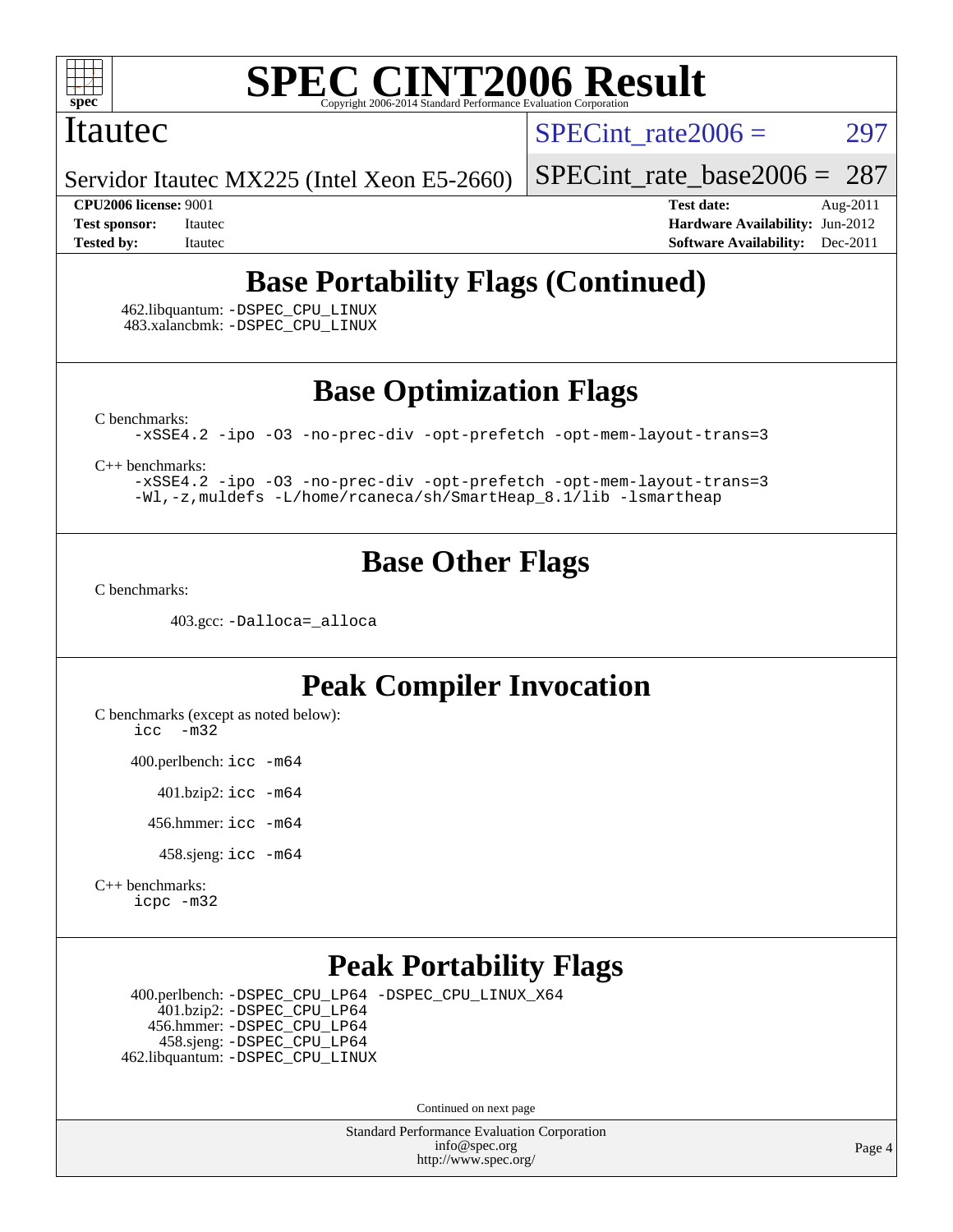

### Itautec

SPECint rate $2006 = 297$ 

Servidor Itautec MX225 (Intel Xeon E5-2660)

[SPECint\\_rate\\_base2006 =](http://www.spec.org/auto/cpu2006/Docs/result-fields.html#SPECintratebase2006) 287

**[CPU2006 license:](http://www.spec.org/auto/cpu2006/Docs/result-fields.html#CPU2006license)** 9001 **[Test date:](http://www.spec.org/auto/cpu2006/Docs/result-fields.html#Testdate)** Aug-2011 **[Test sponsor:](http://www.spec.org/auto/cpu2006/Docs/result-fields.html#Testsponsor)** Itautec **[Hardware Availability:](http://www.spec.org/auto/cpu2006/Docs/result-fields.html#HardwareAvailability)** Jun-2012 **[Tested by:](http://www.spec.org/auto/cpu2006/Docs/result-fields.html#Testedby)** Itautec **[Software Availability:](http://www.spec.org/auto/cpu2006/Docs/result-fields.html#SoftwareAvailability)** Dec-2011

## **[Peak Portability Flags \(Continued\)](http://www.spec.org/auto/cpu2006/Docs/result-fields.html#PeakPortabilityFlags)**

483.xalancbmk: [-DSPEC\\_CPU\\_LINUX](http://www.spec.org/cpu2006/results/res2012q3/cpu2006-20120820-24261.flags.html#b483.xalancbmk_peakCXXPORTABILITY_DSPEC_CPU_LINUX)

## **[Peak Optimization Flags](http://www.spec.org/auto/cpu2006/Docs/result-fields.html#PeakOptimizationFlags)**

[C benchmarks](http://www.spec.org/auto/cpu2006/Docs/result-fields.html#Cbenchmarks):

 400.perlbench: [-xSSE4.2](http://www.spec.org/cpu2006/results/res2012q3/cpu2006-20120820-24261.flags.html#user_peakPASS2_CFLAGSPASS2_LDCFLAGS400_perlbench_f-xSSE42_f91528193cf0b216347adb8b939d4107)(pass 2) [-prof-gen](http://www.spec.org/cpu2006/results/res2012q3/cpu2006-20120820-24261.flags.html#user_peakPASS1_CFLAGSPASS1_LDCFLAGS400_perlbench_prof_gen_e43856698f6ca7b7e442dfd80e94a8fc)(pass 1) [-ipo](http://www.spec.org/cpu2006/results/res2012q3/cpu2006-20120820-24261.flags.html#user_peakPASS2_CFLAGSPASS2_LDCFLAGS400_perlbench_f-ipo)(pass 2) [-O3](http://www.spec.org/cpu2006/results/res2012q3/cpu2006-20120820-24261.flags.html#user_peakPASS2_CFLAGSPASS2_LDCFLAGS400_perlbench_f-O3)(pass 2) [-no-prec-div](http://www.spec.org/cpu2006/results/res2012q3/cpu2006-20120820-24261.flags.html#user_peakPASS2_CFLAGSPASS2_LDCFLAGS400_perlbench_f-no-prec-div)(pass 2) [-prof-use](http://www.spec.org/cpu2006/results/res2012q3/cpu2006-20120820-24261.flags.html#user_peakPASS2_CFLAGSPASS2_LDCFLAGS400_perlbench_prof_use_bccf7792157ff70d64e32fe3e1250b55)(pass 2) [-B /usr/share/libhugetlbfs/ -Wl,-melf\\_x86\\_64 -Wl,-hugetlbfs-link=BDT](http://www.spec.org/cpu2006/results/res2012q3/cpu2006-20120820-24261.flags.html#user_peakPASS1_LDOPTPASS2_LDOPT400_perlbench_link_for_large_pages_64bit_fe1717234df9d3a8c8833ff77218828e)  $401.bzip2: -xSSE4.2(pass 2) -prof-gen(pass 1) -ipo(pass 2)$  $401.bzip2: -xSSE4.2(pass 2) -prof-gen(pass 1) -ipo(pass 2)$  $401.bzip2: -xSSE4.2(pass 2) -prof-gen(pass 1) -ipo(pass 2)$  $401.bzip2: -xSSE4.2(pass 2) -prof-gen(pass 1) -ipo(pass 2)$  $401.bzip2: -xSSE4.2(pass 2) -prof-gen(pass 1) -ipo(pass 2)$  $401.bzip2: -xSSE4.2(pass 2) -prof-gen(pass 1) -ipo(pass 2)$  $401.bzip2: -xSSE4.2(pass 2) -prof-gen(pass 1) -ipo(pass 2)$ [-O3](http://www.spec.org/cpu2006/results/res2012q3/cpu2006-20120820-24261.flags.html#user_peakPASS2_CFLAGSPASS2_LDCFLAGS401_bzip2_f-O3)(pass 2) [-no-prec-div](http://www.spec.org/cpu2006/results/res2012q3/cpu2006-20120820-24261.flags.html#user_peakPASS2_CFLAGSPASS2_LDCFLAGS401_bzip2_f-no-prec-div)(pass 2) [-prof-use](http://www.spec.org/cpu2006/results/res2012q3/cpu2006-20120820-24261.flags.html#user_peakPASS2_CFLAGSPASS2_LDCFLAGS401_bzip2_prof_use_bccf7792157ff70d64e32fe3e1250b55)(pass 2) [-opt-prefetch](http://www.spec.org/cpu2006/results/res2012q3/cpu2006-20120820-24261.flags.html#user_peakCOPTIMIZE401_bzip2_f-opt-prefetch) [-auto-ilp32](http://www.spec.org/cpu2006/results/res2012q3/cpu2006-20120820-24261.flags.html#user_peakCOPTIMIZE401_bzip2_f-auto-ilp32) [-ansi-alias](http://www.spec.org/cpu2006/results/res2012q3/cpu2006-20120820-24261.flags.html#user_peakCOPTIMIZE401_bzip2_f-ansi-alias) [-B /usr/share/libhugetlbfs/ -Wl,-melf\\_x86\\_64 -Wl,-hugetlbfs-link=BDT](http://www.spec.org/cpu2006/results/res2012q3/cpu2006-20120820-24261.flags.html#user_peakPASS1_LDOPTPASS2_LDOPT401_bzip2_link_for_large_pages_64bit_fe1717234df9d3a8c8833ff77218828e) 403.gcc: [-xSSE4.2](http://www.spec.org/cpu2006/results/res2012q3/cpu2006-20120820-24261.flags.html#user_peakCOPTIMIZE403_gcc_f-xSSE42_f91528193cf0b216347adb8b939d4107) [-ipo](http://www.spec.org/cpu2006/results/res2012q3/cpu2006-20120820-24261.flags.html#user_peakCOPTIMIZE403_gcc_f-ipo) [-O3](http://www.spec.org/cpu2006/results/res2012q3/cpu2006-20120820-24261.flags.html#user_peakCOPTIMIZE403_gcc_f-O3) [-no-prec-div](http://www.spec.org/cpu2006/results/res2012q3/cpu2006-20120820-24261.flags.html#user_peakCOPTIMIZE403_gcc_f-no-prec-div)  $429$ .mcf: basepeak = yes 445.gobmk: [-xSSE4.2](http://www.spec.org/cpu2006/results/res2012q3/cpu2006-20120820-24261.flags.html#user_peakPASS2_CFLAGSPASS2_LDCFLAGS445_gobmk_f-xSSE42_f91528193cf0b216347adb8b939d4107)(pass 2) [-prof-gen](http://www.spec.org/cpu2006/results/res2012q3/cpu2006-20120820-24261.flags.html#user_peakPASS1_CFLAGSPASS1_LDCFLAGS445_gobmk_prof_gen_e43856698f6ca7b7e442dfd80e94a8fc)(pass 1) [-prof-use](http://www.spec.org/cpu2006/results/res2012q3/cpu2006-20120820-24261.flags.html#user_peakPASS2_CFLAGSPASS2_LDCFLAGS445_gobmk_prof_use_bccf7792157ff70d64e32fe3e1250b55)(pass 2) [-ansi-alias](http://www.spec.org/cpu2006/results/res2012q3/cpu2006-20120820-24261.flags.html#user_peakCOPTIMIZE445_gobmk_f-ansi-alias) [-auto-ilp32](http://www.spec.org/cpu2006/results/res2012q3/cpu2006-20120820-24261.flags.html#user_peakCOPTIMIZE445_gobmk_f-auto-ilp32) 456.hmmer: [-xSSE4.2](http://www.spec.org/cpu2006/results/res2012q3/cpu2006-20120820-24261.flags.html#user_peakCOPTIMIZE456_hmmer_f-xSSE42_f91528193cf0b216347adb8b939d4107) [-ipo](http://www.spec.org/cpu2006/results/res2012q3/cpu2006-20120820-24261.flags.html#user_peakCOPTIMIZE456_hmmer_f-ipo) [-O3](http://www.spec.org/cpu2006/results/res2012q3/cpu2006-20120820-24261.flags.html#user_peakCOPTIMIZE456_hmmer_f-O3) [-no-prec-div](http://www.spec.org/cpu2006/results/res2012q3/cpu2006-20120820-24261.flags.html#user_peakCOPTIMIZE456_hmmer_f-no-prec-div) [-unroll2](http://www.spec.org/cpu2006/results/res2012q3/cpu2006-20120820-24261.flags.html#user_peakCOPTIMIZE456_hmmer_f-unroll_784dae83bebfb236979b41d2422d7ec2) [-auto-ilp32](http://www.spec.org/cpu2006/results/res2012q3/cpu2006-20120820-24261.flags.html#user_peakCOPTIMIZE456_hmmer_f-auto-ilp32) [-B /usr/share/libhugetlbfs/ -Wl,-melf\\_x86\\_64 -Wl,-hugetlbfs-link=BDT](http://www.spec.org/cpu2006/results/res2012q3/cpu2006-20120820-24261.flags.html#user_peakLDOPT456_hmmer_link_for_large_pages_64bit_fe1717234df9d3a8c8833ff77218828e) 458.sjeng: [-xSSE4.2](http://www.spec.org/cpu2006/results/res2012q3/cpu2006-20120820-24261.flags.html#user_peakPASS2_CFLAGSPASS2_LDCFLAGS458_sjeng_f-xSSE42_f91528193cf0b216347adb8b939d4107)(pass 2) [-prof-gen](http://www.spec.org/cpu2006/results/res2012q3/cpu2006-20120820-24261.flags.html#user_peakPASS1_CFLAGSPASS1_LDCFLAGS458_sjeng_prof_gen_e43856698f6ca7b7e442dfd80e94a8fc)(pass 1) [-ipo](http://www.spec.org/cpu2006/results/res2012q3/cpu2006-20120820-24261.flags.html#user_peakPASS2_CFLAGSPASS2_LDCFLAGS458_sjeng_f-ipo)(pass 2) [-O3](http://www.spec.org/cpu2006/results/res2012q3/cpu2006-20120820-24261.flags.html#user_peakPASS2_CFLAGSPASS2_LDCFLAGS458_sjeng_f-O3)(pass 2) [-no-prec-div](http://www.spec.org/cpu2006/results/res2012q3/cpu2006-20120820-24261.flags.html#user_peakPASS2_CFLAGSPASS2_LDCFLAGS458_sjeng_f-no-prec-div)(pass 2) [-prof-use](http://www.spec.org/cpu2006/results/res2012q3/cpu2006-20120820-24261.flags.html#user_peakPASS2_CFLAGSPASS2_LDCFLAGS458_sjeng_prof_use_bccf7792157ff70d64e32fe3e1250b55)(pass 2) [-unroll4](http://www.spec.org/cpu2006/results/res2012q3/cpu2006-20120820-24261.flags.html#user_peakCOPTIMIZE458_sjeng_f-unroll_4e5e4ed65b7fd20bdcd365bec371b81f) [-auto-ilp32](http://www.spec.org/cpu2006/results/res2012q3/cpu2006-20120820-24261.flags.html#user_peakCOPTIMIZE458_sjeng_f-auto-ilp32) [-B /usr/share/libhugetlbfs/ -Wl,-melf\\_x86\\_64 -Wl,-hugetlbfs-link=BDT](http://www.spec.org/cpu2006/results/res2012q3/cpu2006-20120820-24261.flags.html#user_peakPASS1_LDOPTPASS2_LDOPT458_sjeng_link_for_large_pages_64bit_fe1717234df9d3a8c8833ff77218828e)  $462$ .libquantum: basepeak = yes 464.h264ref: basepeak = yes [C++ benchmarks:](http://www.spec.org/auto/cpu2006/Docs/result-fields.html#CXXbenchmarks) 471.omnetpp: [-xSSE4.2](http://www.spec.org/cpu2006/results/res2012q3/cpu2006-20120820-24261.flags.html#user_peakPASS2_CXXFLAGSPASS2_LDCXXFLAGS471_omnetpp_f-xSSE42_f91528193cf0b216347adb8b939d4107)(pass 2) [-prof-gen](http://www.spec.org/cpu2006/results/res2012q3/cpu2006-20120820-24261.flags.html#user_peakPASS1_CXXFLAGSPASS1_LDCXXFLAGS471_omnetpp_prof_gen_e43856698f6ca7b7e442dfd80e94a8fc)(pass 1) [-ipo](http://www.spec.org/cpu2006/results/res2012q3/cpu2006-20120820-24261.flags.html#user_peakPASS2_CXXFLAGSPASS2_LDCXXFLAGS471_omnetpp_f-ipo)(pass 2) [-O3](http://www.spec.org/cpu2006/results/res2012q3/cpu2006-20120820-24261.flags.html#user_peakPASS2_CXXFLAGSPASS2_LDCXXFLAGS471_omnetpp_f-O3)(pass 2) [-no-prec-div](http://www.spec.org/cpu2006/results/res2012q3/cpu2006-20120820-24261.flags.html#user_peakPASS2_CXXFLAGSPASS2_LDCXXFLAGS471_omnetpp_f-no-prec-div)(pass 2) [-prof-use](http://www.spec.org/cpu2006/results/res2012q3/cpu2006-20120820-24261.flags.html#user_peakPASS2_CXXFLAGSPASS2_LDCXXFLAGS471_omnetpp_prof_use_bccf7792157ff70d64e32fe3e1250b55)(pass 2) [-ansi-alias](http://www.spec.org/cpu2006/results/res2012q3/cpu2006-20120820-24261.flags.html#user_peakCXXOPTIMIZE471_omnetpp_f-ansi-alias) [-opt-ra-region-strategy=block](http://www.spec.org/cpu2006/results/res2012q3/cpu2006-20120820-24261.flags.html#user_peakCXXOPTIMIZE471_omnetpp_f-opt-ra-region-strategy_a0a37c372d03933b2a18d4af463c1f69) [-Wl,-z,muldefs](http://www.spec.org/cpu2006/results/res2012q3/cpu2006-20120820-24261.flags.html#user_peakEXTRA_LDFLAGS471_omnetpp_link_force_multiple1_74079c344b956b9658436fd1b6dd3a8a) [-L/home/rcaneca/sh/SmartHeap\\_8.1/lib -lsmartheap](http://www.spec.org/cpu2006/results/res2012q3/cpu2006-20120820-24261.flags.html#user_peakEXTRA_LIBS471_omnetpp_SmartHeap_0f3a9c58980a95eacf4c6b7a458c149d) 473.astar: basepeak = yes  $483.xalanchmk: basepeak = yes$